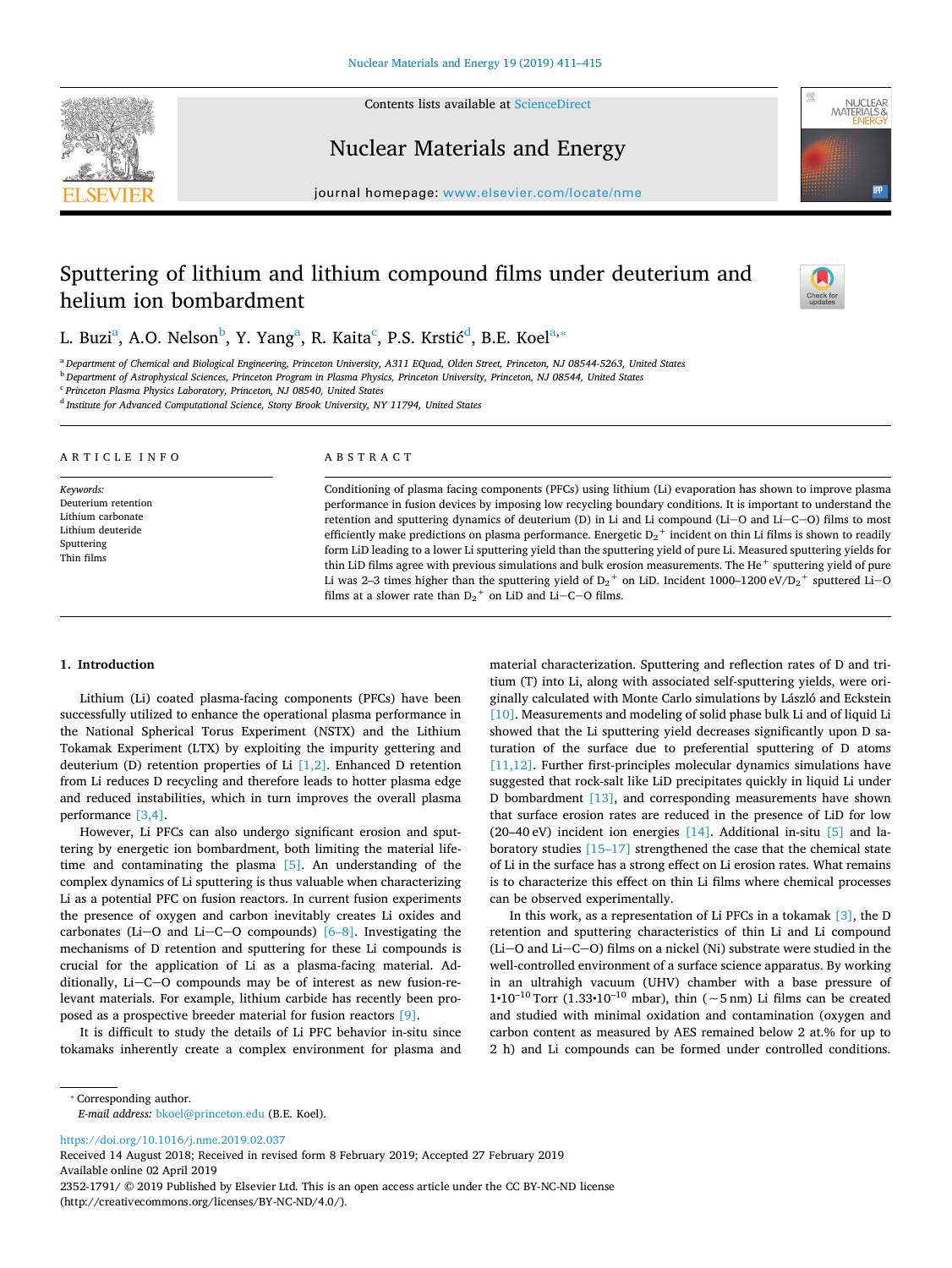However, operation of the ion gun for sputtering measurements does introduce additional background gas into the chamber causing oxidation and contamination beyond this level, e.g. an oxygen content of 20 at.% was measured by AES after 60 min of sputtering. Contaminates (C and O) can be added in controlled amounts to replicate surfaces likely to be found in a tokamak environment. The chemical state of these films was monitored with Auger electron spectroscopy (AES) and Temperature Programmed Desorption (TPD) as a function of  $D_2^+$  and  $He^+$ fluence and of incident ion energy to determine surface evolution properties and Li sputtering yields. The investigation of D retention and Li sputtering in thin Li films in a surface science apparatus elucidates the mechanisms involved in Li PFCs, strengthening their candidacy for application as a tokamak PFCs. The main questions addressed here are related to the sputtering of Li, Li–O, and Li–C–O films with  $D_2^+$ /He<sup>+</sup> and retention, D retention at a monolayer level, and the role of the Lisubstrate (Ni) interface.

### **2. Experimental methods**

All experiments were performed at 300 K in a UHV chamber with a  $2 \times 10^{-10}$  Torr base pressure as described in detail in Ref. [\[17\]](#page-4-0). TPD and AES were used to measure D retention and sputtering rates under various irradiation conditions. For TPD, the sample was positioned in line-of-sight of the ionizer of a Hiden UHV 301 mass spectrometer (QMS), with the nozzle located 10 mm from the sample, using a linear heating rate of 4 K/s. A K-type (chromel-alumel) thermocouple was spot-welded directly on the sample to monitor the temperature. The QMS signals, the sample temperature, and the time were recorded simultaneously. We simultaneously followed  $m/q = 1, 2, 3, 4, 7, 9, 12,$ 16, 18, 20, 25, 28, 32, 35, 44 signals in our TPD measurements. The Ni (110) single crystal (8 mm square,  $\pm$  0.5° orientation) sample was suspended in space with two 0.015" tantalum (Ta) wires used for resistive heating. The Ta wires were attached to two Ni rods at least 1 cm away from the sample. No sample platen was used; and the Ta wires and Ni rods should not appreciably affect the current reading on the sample.

A Ni (110) single crystal was used as a substrate throughout these experiments to avoid possible effects due to grain boundaries, intrinsic defects, and impurities diffusing from the bulk to the surface. Additionally, Li and Ni are immiscible due to the low solubility of alkali metals in Ni, and thus do not form either bulk alloys or two-dimensional surface alloys [\[18,19\]](#page-4-1). The crystal was cleaned using cycles of 1.5-keV  $Ar<sup>+</sup>$  ion sputtering and annealing in vacuum at 1100 K in oxygen and hydrogen backgrounds. While performing this work we discovered that an atomically clean Ni surface could be achieved by evaporating a thin Li layer on Ni and heating it to 1000 K. The desorbing Li binds with remaining C and O upon leaving the surface.

Li films were deposited on the Ni crystal surface using a commercial Li metal dispenser (Li/NF/7.3/17/FT, SAES Group) by thermal evaporation. Li-O and Li-C-O compounds were formed by dosing  $O_2$  and CO on pure Li films at room temperature. After surface preparation, Li films were exposed to a high-energy (450–1600 eV) ion beam composed of either  $D_2^+$  or He $^+$  ions from a differentially pumped ion gun (PHI 04-303 A). The  $D_2^+$  beam is nominally composed of 90%  $D_2^+$  and 10%  $D^+$  [\[20\]](#page-4-2). D<sub>2</sub>/He gas was introduced into the ion gun through a high precision variable leak valve, and a liquid nitrogen trap was used in the  $D_2$ /He gas line to mitigate H<sub>2</sub>O contamination. The incident ion flux was defocused over the sample surface to provide uniform irradiation at ∼1 μA integrated current. The spot size of the beam was 8 mm, as measured by scanning the beam across the sample in the x and y directions and observing sharp cut-offs at the crystal edges. The irradiation time and thus fluence was varied at these conditions to allow for measurements of the sputtering yield.

The absolute amount of Li was obtained by comparing the integrated area under a Li TPD curve, corrected for the mass spectrometer sensitivity to the translational energy of the desorbed species, to the

area under a pre-calibrated monolayer Li TPD curve. This pre-calibrated Li monolayer corresponds to one atomic layer of hexagonal close packed Li adatoms on a Ni (110) substrate  $(3.02 \cdot 10^{15} \text{ atoms/cm}^2)$  [\[21\]](#page-4-3). The absolute amount of Li before and after exposure to a known fluence of incident ions were obtained via TPD, and subsequently the sputtering yield was calculated as (initial number of Li atoms - final number of Li atoms) / number of incident ions.

### **3. Results and discussion**

Four sets of experiments were conducted to gain insight into Li sputtering rates and retention properties upon  $D_2^+$ /He<sup>+</sup> irradiation of pure Li and Li compound films. First, a thin Li film at 300 K was repeatedly exposed to a  ${\rm D_2}^+$  ion beam with 450–1200 eV/D<sub>2</sub><sup>+</sup> incident energy at various ion fluences. The initial Li coverage before  $\mathrm{D_2}^+/\mathrm{He}^+$ irradiation was checked with TPD and was found to be reproducible within 5%. The reproducibility of the initial Li coverage on the Ni substrate was checked by repeating many times the same dose time and current of the Li metal dispenser (doser) and subsequently evaporating the Li and monitoring the Li signal with the mass spectrometer. The integrated areas under these multiple Li TPD curves correspond to the Li coverage and all of these were within 5% of each other. As it will be shown later, it was observed that  $D_2$ <sup>+</sup> irradiation led to LiD formation; a second set of experiments using He<sup>+</sup> was conducted to determine physical sputtering rates from pure Li films. The third and fourth sets of experiments were dedicated to sputtering of Li oxide (8 ML (monolayers) Li + 25 L (Langmuirs;  $10^{-6}$  Torr•s) O<sub>2</sub>) and Li-C-O (8 ML Li + 45 L CO) films with  $D_2^+$  ions in the energy range 1000–1600 eV/  $D_2$ <sup>+</sup> at room temperature. The ion energy range was chosen such that the ion flux was high enough to cause measurable changes in Li film. The  $D_2$ <sup>+</sup> ion flux was  $3 \cdot 10^{17}$  D<sup>+</sup> m<sup>-2</sup>s<sup>-1</sup>. In each case, Li was first evaporated on Ni at 300 K and then the chamber was backfilled with either  $O_2$  or CO to form Li- $O$  and Li- $C-O$  respectively. The formation of Li- $O$  and Li- $C-O$  layers was confirmed by monitoring the disappearance of the Li metallic peak and the concomitant formation of Li desorption peaks at higher temperatures in TPD measurements. The total disappearance of the Li metallic peak indicated that the entire Li layer had been uniformly converted to Li-O or Li-C-O layers. Note that the Li-O nomenclature refers to the oxidized film, which may be Li2O. The retention and sputtering results are presented below.

## *3.1. D2 <sup>+</sup> irradiation of pure Li films*

Li films were irradiated with  $D_2^+$  ions at 450, 600, 800, 1000 and 1200 eV for 1–60 min to elucidate the sputtering and retention mechanisms. After each ion irradiation, the samples were analyzed with AES and TPD and an identical film was subsequently formed. As seen in [Fig. 1,](#page-2-0) where Li and  $D_2$  TPD signals for 450 eV  $D_2$ <sup>+</sup> irradiations are compared, the Li metallic peak is transformed into LiD decomposition peak after about 5 min of irradiation. This is evidenced both by the shift of the Li TPD peak from the Li multilayer value of ∼560 K to a peak centered at ∼630 K, and by the simultaneous appearance of a ∼630 K peak in the  $D_2$  TPD signal  $[17]$ . Notably, LiD conversion occurs before an appreciable amount of Li is lost through sputtering. After 10 min of  $\mathbf{D_2}^+$  irradiation, the LiD peak decreased due to Li sputtering. For longer sputtering periods where the film thickness was reduced to  $<$  2 ML, a second D<sub>2</sub> TPD peak appeared at ∼510 K. Finally, after the longest sputtering time of 60 min, we saw that the  $D_2$  TPD peak was almost fully shifted to a third location at ∼390 K. Neither the ∼510 K nor the  $~\sim$  390 K D<sub>2</sub> peaks were associated with any peaks in the Li TPD signal. As the sputtering duration increased, we observed the formation of two high temperature Li peaks (between 700 and 900 K). AES analysis (not shown here due to space limitations) confirmed that these peaks were associated with Li oxide formation, as determined in a previous paper [\[17\]](#page-4-0).

In order to determine the retention mechanisms behind the ∼510 K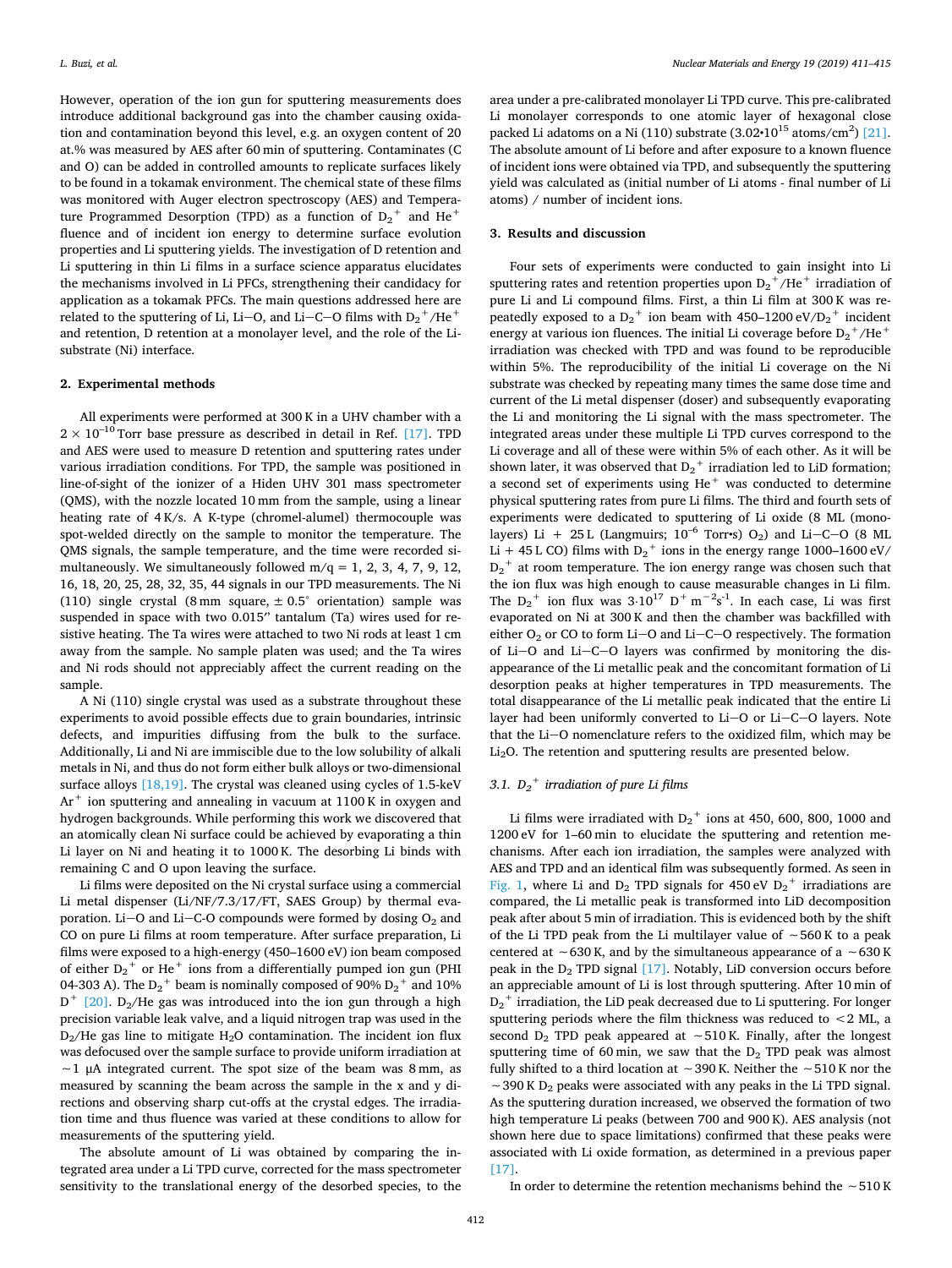<span id="page-2-0"></span>

Fig. 1.  $D_2$  and Li TPD curves after 450 eV  $D_2^+$  incident on a 3 ML Li film. As  $D_2^+$  irradiation time was increased, Li was quickly converted to LiD before a substantial amount of Li was lost to sputtering.

and  $~\sim$ 390 K D<sub>2</sub> peaks, two additional experiments were performed. First, the clean Ni substrate was irradiated by a total fluence of  $10^{15}$  $D^+cm^{-2}$  of 1000 eV ions which were implanted into the Ni bulk. The resulting  $D_2$  TPD spectrum in [Fig. 1](#page-2-0)(a) shows that the implanted D is released as D<sub>2</sub> from the Ni at ∼370 K. Second, the same experiment was repeated on a 1 ML Li film on Ni that was prepared by heating the sample at 545 K to remove any Li in a multilayer film. Since the first monolayer of Li on Ni is assumed to not form LiD (due to the strong Li - Ni bonding), at monolayer Li coverage  ${\rm D_2}^+$  is retained at the Li $-$ Ni interface and in the Ni subsurface region as interstitial D atoms.  $D_2$  TPD in [Fig. 1](#page-2-0)(a) shows two distinct peaks at ∼370 and ∼500 K, which were interpreted to be indicative of implantation into subsurface Ni and trapping at the Ni-Li interface, respectively.

Comparison of these two experiments with observations of  $D_2^+$ sputtering on thin Li films suggests a three-stage mechanism for D retention in thin Li films. First, D is retained in Li, converting it to LiD. Second, as the LiD is sputtered, D is still retained at the Li/Ni interface. Third, upon additional sputtering, D is retained in the bulk Ni. Since the Li to LiD transition occurs faster than relevant sputtering timescales, the sputtering yield of  $D_2^+$  into LiD was calculated. The sputtering yields for each incident ion energy are reported in [Fig. 3](#page-3-10). Note that in order to compare to literature values, where  $D^+$  sputtering is reported, our measured incident  $D_2^+$  ion energies and measured  $D_2^+$  sputtering rates were both divided by a factor of 2.

### *3.2. He<sup>+</sup> irradiation of pure Li films*

In order to determine the physical sputtering rate of  $D_2^+$  into pure Li, He<sup>+</sup> was chosen as an inert substitute for  $D_2$ <sup>+</sup> due to its similar mass. He<sup>+</sup> sputtering rates were calculated for incident ion energies of 450, 600, 800, 1000 and 1200 eV. The results are compared with  $D^+$ sputtering rates of LiD and with literature values in [Fig. 3.](#page-3-10) First, it was found that no He was retained in the Li films (TPD shows no desorption at  $m/q = 4$ ). Second, the measured sputtering rates of He<sup>+</sup> into Li are 2–3 times higher than the measured sputtering rates of  $D_2^+$  into LiD, indicating that the Li sputtering yield decreases significantly upon D retention. This behavior has been previously reported for bulk and liquid Li films  $[11, 12, 14]$  and was attributed to the preferential sputtering of D atoms over Li atoms [\[10–13\].](#page-3-5) Sputtering at low incident

<span id="page-2-1"></span>

Fig. 2. TPD profiles of  $D_2$  (a, c) and Li (b, d) after exposure of Li-O and Li–C–O to  $1200 \text{ eV} D_2^+$ .

energies has been shown to be sensitive to bonding interactions) [\[22\]](#page-4-4), and we note that LiD bonds are stronger than Li-Li bonds (2.5 vs. 1 eV), but we believe that this should not be significant at these high energies. In summary, the presence of accumulated D decreases the sputtering yield of Li.

## 3.3.  $D_2$ <sup>+</sup> *irradiation of Li*-*O and Li*-*C*-*O films*

H2O and CO are the main gas-phase contaminants in fusion experiments leading to the formation of Li oxide and  $Li-C-O$  compounds. The next sets of experiments were dedicated to the irradiation of Li oxide (8 ML Li + 25 L O<sub>2</sub>) and Li–C–O (8 ML Li + 45 L CO) with D<sub>2</sub><sup>+</sup> ions. TPD profiles of  $D_2$  and Li after irradiation of Li-O and Li-C-O films by 1200 eV  $D_2$ <sup>+</sup> at 300 K are plotted in [Fig. 2](#page-2-1). As expected, the thermal stability of Li in Li-O is larger than that of pure Li. Heating the sample to high temperatures during TPD from the Li $-$ O films revealed Li peaks at 1200 K. As seen in [Fig. 2\(](#page-2-1)b), compared to the Li peak at 0 min, the Li peak at 10 min shifted to a lower temperature by 25 K while the Li peak at 30 min shifted to a higher temperature by 25 K. These shifts are not due to experimental artefacts, and we do not currently understand the reason for these shifts. One hypothesis is that they are related to film composition and morphology changes during irradiation. D is mainly implanted in Ni and  $D_2$  desorbed at 400–500 K. This peak shifted to lower temperatures for higher  $D_2$ <sup>+</sup> fluences indicating that after the  $Li-O$  layer and the Ni implantation region is saturated, D starts recombining at the surface and desorb. There was also a small amount of D retained to ∼900 K, which coincides with a Li peak from the  $Li-O$ .

Li TPD peaks at 700–850 K coincided with CO TPD desorption peaks that were obtained simultaneously (CO TPD plots are not shown here). Most of the D was desorbed as  $D_2$  in multiple peaks from 390–630 K, which are attributed to arise from implanted D in Ni, D trapped at the Li-Ni interface, and LiD  $[16,17]$ . The D<sub>2</sub> peak desorbing from LiD decreases with  $D_2$ <sup>+</sup> fluence due to the sputtering of the Li film. In both cases ( $Li-O$  and  $Li-C-O$  films), D retention saturated with increased incident  $D_2$ <sup>+</sup> fluence, as was determined by a plot of the integrated  $D_2$ TPD area with increasing  $D_2$ <sup>+</sup> exposure (not shown).

### *3.4. Li sputtering results*

The Li sputtering yield results from pure Li and Li compound  $(Li-O)$ and Li–C–O) films with  $D_2^+$ /He<sup>+</sup> irradiation are plotted in [Fig. 3](#page-3-10) and are compared with simulated and measured values from the literature [\[4,10,23\]](#page-3-11). Sputtering of Li-O with  $D_2$ <sup>+</sup> had the highest Li sputtering rate due to  ${\rm D_2}^+$  and it peaked at higher ion energies than for pure Li and Li–C–O (1600 eV/  $D_2$ <sup>+</sup>). While Li sputtering rate values of LiD and Li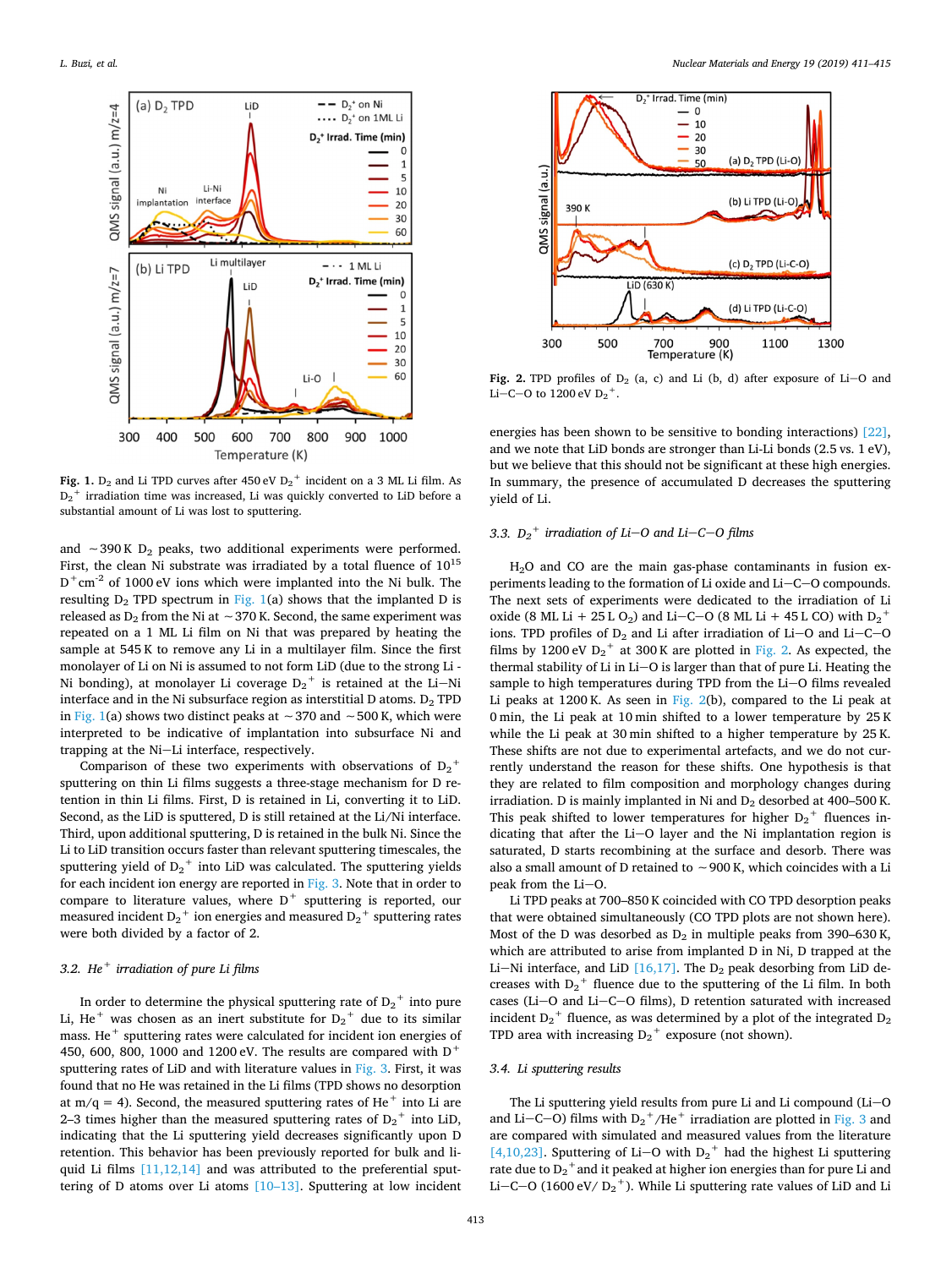<span id="page-3-10"></span>

**Fig. 3.** Measured sputtering yields of Li and their dependence on incident ion energy are compared with simulated and measured values from the literature (a, b) [\[10\]](#page-3-5) (c) [\[4\]](#page-3-11) (d, e) [\[23\]](#page-4-8).

compare well with the literature, the sputtering rate values of  $He<sup>+</sup>$  on Li are 2–3 times higher indicating that hydride or hydroxide formation reduces physical sputtering of Li. Molecular dynamics simulations of sputtering of the  $Li-C-O$  compounds showed a chemical sputtering reduction of more than a factor of four due to the presence of oxygen [\[24\]](#page-4-6). We also point out that when comparing the data of our measurements in this work with data on bulk Li, backscattering from the Ni substrate of the incident ions may increase the sputtering yield of these thin films [\[25\]](#page-4-7).

The above sputtering results can be extrapolated to predict approximate surface lifetimes for Li-coated PFCs in LTX and future machines. LTX is a low aspect ratio tokamak that has shown significant increase in plasma performance for Li layers on the order of 50 nm [\[4,7\].](#page-3-11) Typical relevant parameters are edge electron temperatures of 200 eV and edge ion temperatures of 60 eV, but it is noted that the wall sheath potential accelerates the ion impact energy on the wall up to 1 keV [\[4\].](#page-3-11) Assuming uniform sputtering with an edge fluence of  $1·10<sup>21</sup>$  m<sup>-2</sup> per shot and taking a measured sputtering yield of 0.1 ions/ atom, we predict that the deposited Li film should be fully sputtered in approximately 50 shots, which is about as long as a typical run day. In practice, slightly longer lifetimes have been observed. The discrepancy could be a result of significant backscattering from Ni in measurements for the thinnest Li films used in this experiment, the nonuniformity of Li coatings in the tokamak, or the unconsidered redeposition of sputtered Li back onto the walls in LTX experiments. Furthermore, the sputtering yield decreases at higher edge incident ion energies, which increases the lifetime of Li films due to sputtering. The persistence of low-recycling wall conditions in LTX after an appropriate sputtering time suggests that these other effects must be considered.

#### **4. Conclusions**

Temperature programed desorption was used to study Li sputtering yields in pure Li, LiD, Li-O, and Li-C-O films at 300 K upon bombardment by energetic He $^+$  and  $\text{D}_2{}^+$  ions. Pure Li films were observed to become LiD films upon  $D_2^+$  irradiation before significant sputtering occurred. He<sup>+</sup> sputtering of pure Li yielded 2–3 times higher sputtering yields compared to  $D_2^+$  irradiation. This result indicates that the formation of LiD reduces the sputtering yield, in agreement with previous measurements on bulk and liquid Li.

The Li sputtering yield upon  ${\rm D_2}^+$  irradiation of Li $-$ O film was lower than the  $Li-C-O$  sputtering yield and peaked at higher energy (1600 eV/  $D_2$ <sup>+</sup>). Based on the current studies, Li oxide formation in a fusion experiment may be advantageous due to the enhanced thermal stability of Li-O, lower sputtering yield of Li-O, and similar hydrogen retention properties of Li-O when compared with pure Li. However, the role of LiOD formation and its dissociation to  $Li<sub>2</sub>O$  and  $H<sub>2</sub>O$  in a

fusion experiment should be further studied.

We make several additional conclusions from these experiments. Upon oxidation, the temperature for complete Li desorption (removal) was increased by 350 K, while CO exposures on a pure Li layer, which formed a Li $-C-O$  compound surface increased this stability by 300 K. In addition, D retention saturates when irradiating Li and Li compound films with increasing incident  $D_2$ <sup>+</sup> fluences. TPD analysis showed that as the Li film was sputtered, and the thickness was reduced to a monolayer level, D was retained at the Li-Ni interface and in the Ni substrate.

### **Acknowledgments**

This material is based upon work supported by the U.S. Department of Energy, Office of Science/Fusion Energy Sciences under Award Number DE-SC0012890 and USDOE Contract DE-AC02-09CH11466. YY acknowledges partial support by a fellowship from the Program in Plasma Science and Technology (PPST) at Princeton University.

#### **References**

- <span id="page-3-0"></span>[1] M.G. Bell, H.W. Kugel, R. Kaita, L.E. Zakharov, H. Schneider, B.P. LeBlanc, D. Mansfield, R.E. Bell, R. Maingi, S. Ding, S.M. Kaye, S.F. Paul, S.P. Gerhardt, J.M. Canik, J.C. Hosea, G. Taylor, Plasma response to lithium-coated plasma-facing components in the National Spherical Torus Experiment, Plasma Phys. Control. Fusion 51 (2009) 124054, , [https://doi.org/10.1088/0741-3335/51/12/124054.](https://doi.org/10.1088/0741-3335/51/12/124054)
- [2] R. Majeski, R. Doerner, T. Gray, R. Kaita, R. Maingi, D. Mansfield, J. Spaleta, V. Soukhanovskii, J. Timberlake, L. Zakharov, Enhanced energy confinement and performance in a low-recycling tokamak, Phys. Rev. Lett. 97 (2006) 1-4, https: [doi.org/10.1103/PhysRevLett.97.075002.](https://doi.org/10.1103/PhysRevLett.97.075002)
- <span id="page-3-1"></span>[3] J.C. Schmitt, R.E. Bell, D.P. Boyle, B. Esposti, R. Kaita, T. Kozub, B.P. LeBlanc, M. Lucia, R. Maingi, R. Majeski, E. Merino, S. Punjabi-Vinoth, G. Tchilingurian, A. Capece, B. Koel, J. Roszell, T.M. Biewer, T.K. Gray, S. Kubota, P. Beiersdorfer, K. Widmann, K. Tritz, High performance discharges in the Lithium Tokamak eXperiment with liquid lithium walls, Phys. Plasmas (2015) 22, [https://doi.org/10.](https://doi.org/10.1063/1.4921153) [1063/1.4921153.](https://doi.org/10.1063/1.4921153)
- <span id="page-3-11"></span>[4] R. Majeski, R.E. Bell, D.P. Boyle, R. Kaita, T. Kozub, B.P. LeBlanc, M. Lucia, R. Maingi, E. Merino, Y. Raitses, J.C. Schmitt, J.P. Allain, F. Bedoya, J. Bialek, T.M. Biewer, J.M. Canik, L. Buzi, B.E. Koel, M.I. Patino, A.M. Capece, C. Hansen, T. Jarboe, S. Kubota, W.A. Peebles, K. Tritz, Compatibility of lithium plasma-facing surfaces with high edge temperatures in the Lithium Tokamak Experiment, Phys. Plasmas 24 (2017) 1–13, [https://doi.org/10.1063/1.4977916.](https://doi.org/10.1063/1.4977916)
- <span id="page-3-2"></span>[5] J.P. Allain, D.G. Whyte, J.N. Brooks, Lithium erosion experiments and modelling under quiescent plasma conditions in DIII-D, Nucl. Fusion (2004), [https://doi.org/](https://doi.org/10.1088/0029-5515/44/5/009) [10.1088/0029-5515/44/5/009.](https://doi.org/10.1088/0029-5515/44/5/009)
- <span id="page-3-3"></span>[6] P.S. Krstić, J.P. Allain, C.N. Taylor, J. Dadras, S. Maeda, K. Morokuma, J. Jakowski, A. Allouche, C.H. Skinner, Deuterium uptake in magnetic-fusion devices with lithium-conditioned carbon walls, Phys. Rev. Lett. (2013) 110, [https://doi.org/10.](https://doi.org/10.1103/PhysRevLett.110.105001) [1103/PhysRevLett.110.105001.](https://doi.org/10.1103/PhysRevLett.110.105001)
- [7] M. Lucia, R. Kaita, R. Majeski, F. Bedoya, J.P. Allain, T. Abramsa, R.E. Bell, D.P. Boyle, M.A. Jaworski, J.C. Schmitt, Dependence of LTX plasma performance on surface conditions as determined by in situ analysis of plasma facing components, J. Nucl. Mater. 463 (2015) 907–910, [https://doi.org/10.1016/j.jnucmat.2014.11.](https://doi.org/10.1016/j.jnucmat.2014.11.006) [006.](https://doi.org/10.1016/j.jnucmat.2014.11.006)
- [8] C.H. Skinner, R. Sullenberger, B.E. Koel, M.A. Jaworski, H.W. Kugel, Plasma facing surface composition during NSTX Li experiments, J. Nucl. Mater. (2013) 438, [https://doi.org/10.1016/j.jnucmat.2013.01.136.](https://doi.org/10.1016/j.jnucmat.2013.01.136)
- <span id="page-3-4"></span>[9] [M.V. Alenina, V.P. Kolotov, Y.M. Platov, Investigations of lithium carbide as tritium](http://refhub.elsevier.com/S2352-1791(18)30247-3/sbref0009) [breeding material for blanket of the fusion reactor, Probl. At. Sci. Technol. 87](http://refhub.elsevier.com/S2352-1791(18)30247-3/sbref0009) [\(2013\) 120–123.](http://refhub.elsevier.com/S2352-1791(18)30247-3/sbref0009)
- <span id="page-3-5"></span>[10] J. László, W. Eckstein, Sputtering and reflection from lithium, gallium and indium, J. Nucl. Mater. 184 (1991) 22–29, [https://doi.org/10.1016/0022-3115\(91\)](https://doi.org/10.1016/0022-3115(91)90528-F) [90528-F.](https://doi.org/10.1016/0022-3115(91)90528-F)
- <span id="page-3-6"></span>[11] J.P. Allain, D.N. Ruzic, M.R. Hendricks, Measurements and modeling of D, He and Li sputtering of liquid lithium, J. Nucl. Mater. 290–293 (2001) 180–184, [https://](https://doi.org/10.1016/S0022-3115(00)00504-3) [doi.org/10.1016/S0022-3115\(00\)00504-3.](https://doi.org/10.1016/S0022-3115(00)00504-3)
- [12] J.P. Allain, D.N. Ruzic, Measurements and modelling of solid phase lithium sputtering, Nucl. Fusion (2002), [https://doi.org/10.1088/0029-5515/42/2/312.](https://doi.org/10.1088/0029-5515/42/2/312)
- <span id="page-3-7"></span>[13] M. Chen, T. Abrams, M.A. Jaworski, E.A. Carter, Rock-salt structure lithium deuteride formation in liquid lithium with high-concentrations of deuterium: a firstprinciples molecular dynamics study, Nucl. Fusion 56 (2016) 016020, , [https://doi.](https://doi.org/10.1088/0029-5515/56/1/016020) [org/10.1088/0029-5515/56/1/016020.](https://doi.org/10.1088/0029-5515/56/1/016020)
- <span id="page-3-8"></span>[14] T. Abrams, M.A. Jaworski, M. Chen, E.A. Carter, R. Kaita, D.P. Stotler, G. De Temmerman, T.W. Morgan, M.A. Van Den Berg, H.J. Van Der Meiden, Suppressed gross erosion of high-temperature lithium via rapid deuterium implantation, Nucl. Fusion (2016), [https://doi.org/10.1088/0029-5515/56/1/016022.](https://doi.org/10.1088/0029-5515/56/1/016022)
- <span id="page-3-9"></span>[15] T. Abrams, M.A. Jaworski, R. Kaita, D.P. Stotler, G. De Temmerman, T.W. Morgan, M.A. Van Den Berg, H.J. Van Der Meiden, Erosion of lithium coatings on TZM molybdenum and graphite during high-flux plasma bombardment, Fusion Eng. Des.